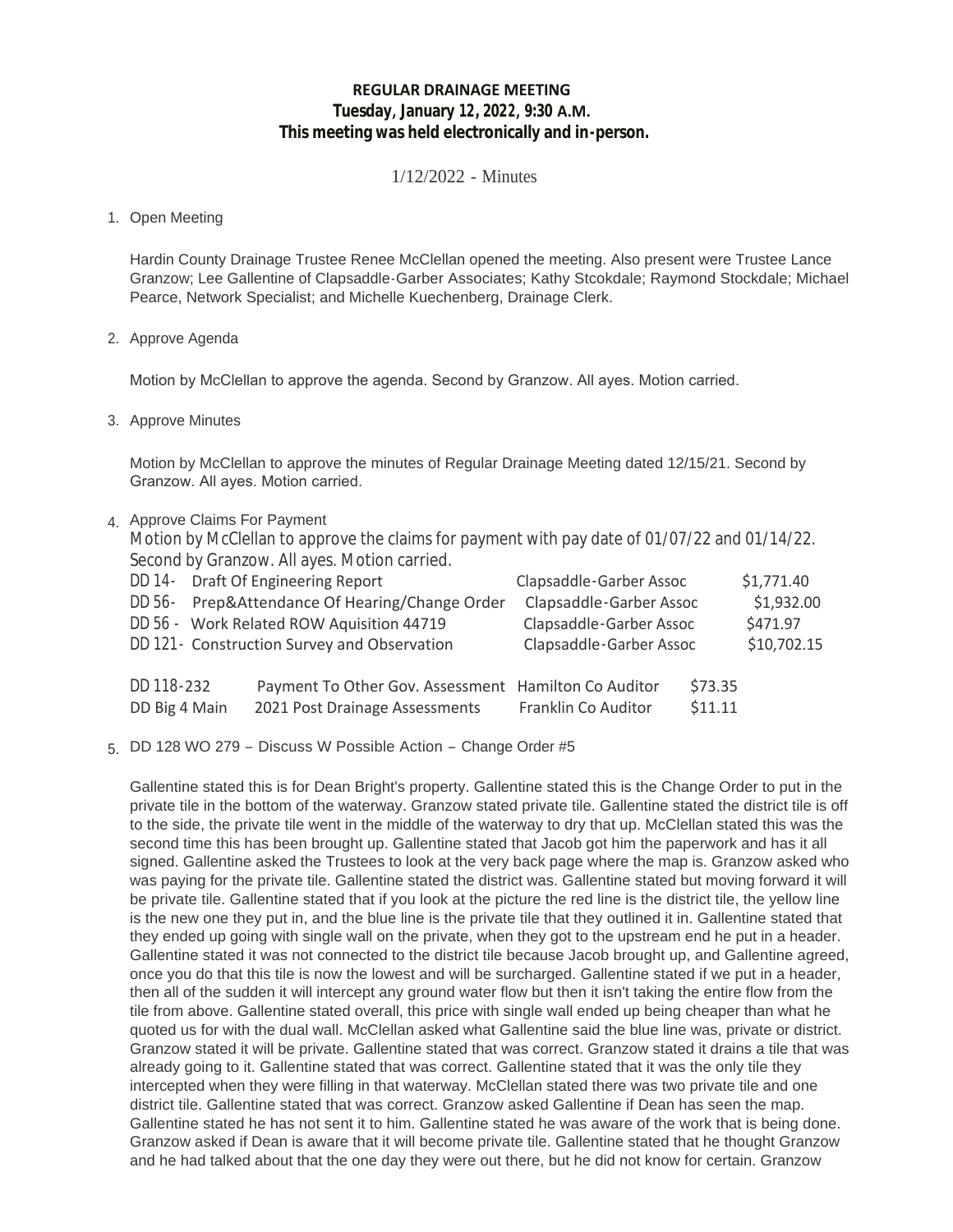stated he did not remember talking about it becoming private tile. McClellan stated she remembered it being talked about at the meetings that it would become private tile. Gallentine stated at this point this is essentially changing it to get it into the contract, if you want to approve it and then talk to Dean you sure can. Gallentine stated either way it has to get into the contract whether it ends up being private or district tile. Gallentine stated the Trustees can talk to Dean about the changes first. Gallentine stated that the next item on the agenda the Trustees will have to talk to Dean about anyway. Granzow asked if we just needed to enter it in the contract and we do not need the words private tile as part of this contract, right? Gallentine stated that it was in the Change Order listed as private tile. Granzow asked if we could strike that for now as we enter it. Gallentine stated that was fine. Granzow stated and we could change the contract to state possible private tile. Granzow asked if that makes more sense, that way we have the option to go either or. Gallentine asked if they would just like to talk to Dean. Granzow stated he was better off if they table this until they talk to Dean. Granzow stated he did not remember that part of the conversation. Granzow stated he remembers they did the yellow one because they could not get the red one down there because it was too wet. Granzow stated the yellow one was put in because we were in a drought. Granzow stated the purple one was done to offset the water coming from the other side. McClellan stated that it did not seem like that long ago that Gallentine brought it up to us that they were going to install a private tile. Granzow stated he did not hear the word private; he heard a tile. Gallentine stated we need to make sure the landowner is aware whether we said it to him originally when we were out there or not, we need to make sure he is aware. Granzow stated he could be fine with it, and he may not. Gallentine stated he is fine to table it. Gallentine asked if the Trustees wanted to discuss the Change Order with Dean or if they wanted him to. Granzow stated that he would let Gallentine talk to Dean, and he would call me if he had more questions. Gallentine stated that sounds good.

Motion by McClellan to table Change Order #5. Second by Granzow. All Ayes. Motion carried.

In additional discussion on the motion, Granzow stated that we are tabling Change Order #5 until Gallentine speaks with Dean, so the landowner is aware of the tiles. Gallentine stated he can do that.

## All Ayes. Motion carried.

6. DD 128 WO 279 - Discuss W Possible Action - Completion Letter

Gallentine stated that the Trustees cannot act on this until the Change Order is approved. Gallentine stated this is essentially a Completion Letter stating that Handsacker has completed the work on this contract, and this is the final pay estimate from what they are owed. Gallentine stated that he recommends the Drainage District contact landowners were construction occurred to make sure they do not have any damage claims. Gallentine stated he can talk to Dean about that when he discusses the Change Order with him.

Motion by McClellan to table the Completion Letter with direction for Gallentine to speak with the landowner. Second by Granzow. All ayes. Motion carried.

7. DD 102 - Discuss W Possible Action - Landowner Request For Update On The Status Of Reclassification

Gallentine stated they are very close to having the reclassification done. Gallentine stated that it has been way too long, he does not have any excuses. Gallentine stated he anticipates it being done within a month pending the availability of the other Commissioners. Granzow asked who the Commissioners were on this reclassification. Gallentine stated it's either Prochaska or Johnson and Walters. Gallentine stated that being said, there is one lateral on DD 102 that we recommend be abandoned. Gallentine stated it was a very short lateral that spans two tracts that are both owned by the same person. Granzow asked if that was the one that goes from the top field into the pond? Gallentine stated it was somewhere else, if he remembers right, it is either lateral 9 or 14. McClellan asked if that would turn into private tile. Gallentine stated that he does not see any reason not to. Gallentine stated that it only serves one landowner, and they are going to pay for all of it so why not just let them do it. Granzow stated why not let them put a tile in instead of us paying to have you decide a tile for them. Gallentine stated it does not make any sense to have it be a district tile. Gallentine stated if you would ever reclassify the lateral, it makes no sense because one tract is 100% and the other is a minimum benefit. Gallentine stated one guy is still paying for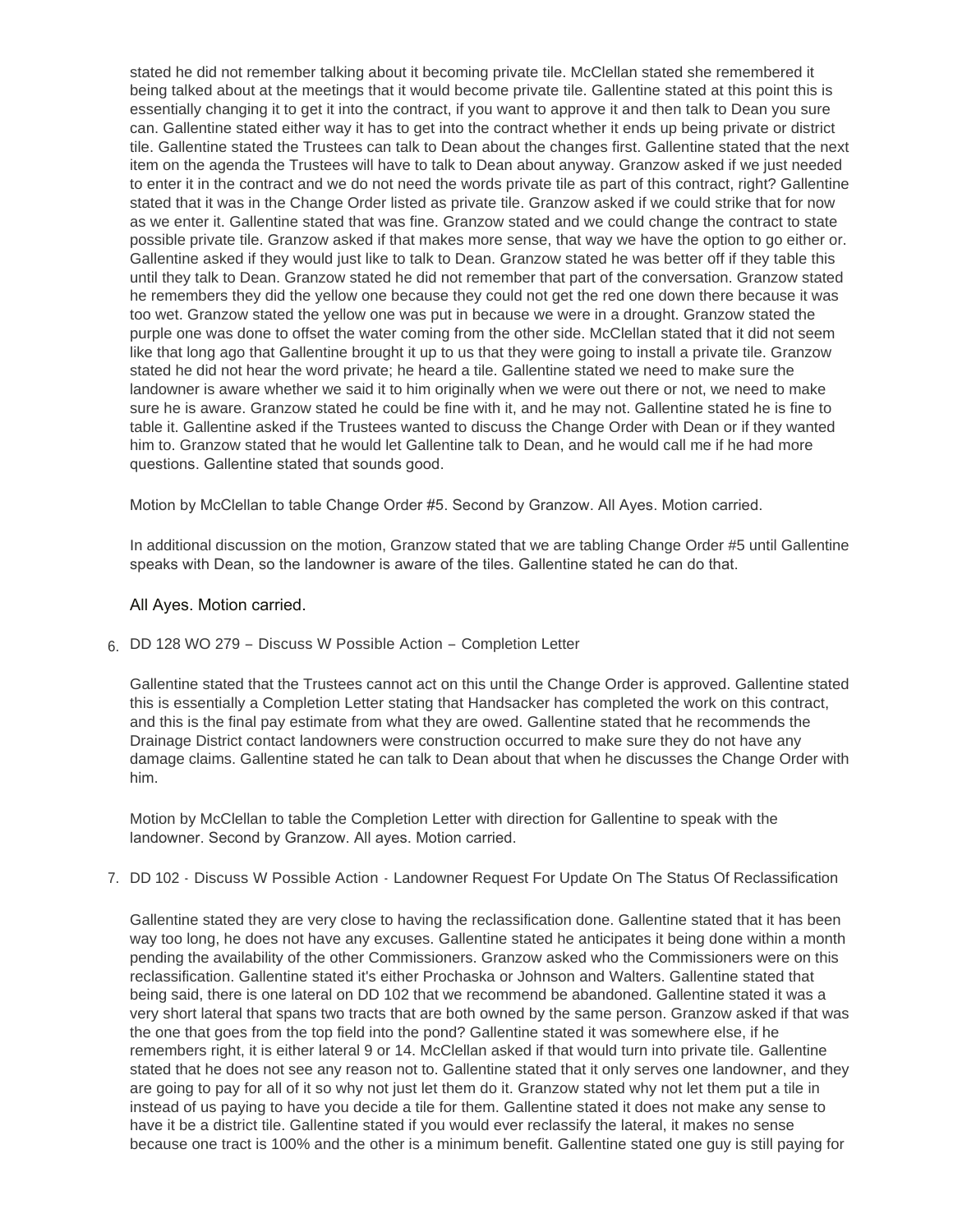all of it. Gallentine stated that he would get the Trustees more details on that. McClellan asked if the landowner is aware of that yet. Gallentine stated he was not. Granzow asked who wanted to contact Perry and give him an update. Kuechenberg stated that she would. Gallentine stated that the report should be done within a month. Gallentine stated that he believes it should still give her time to get it approved before assessments go out. Kuechenberg stated ok, perfect. Gallentine stated Kuechenberg should check with Smith, she knows when she started working on assessments. Kuechenberg stated she believed Smith started assessments shortly after the election for private Trustees.

8. Discuss W Possible Action - \$5,000 Drainage Minimum Repairs Authorization

Granzow asked Kuechenberg if this was to grant her authorization of repairs up to \$5,000. Kuechenberg stated that was correct. Kuechenberg stated it was on the Drainage Calendar as a reminder, it ended on 12/31/21. Kuechenberg stated on May 05, 2021, there was a motion to authorize the Drainage Board Chair to approve drainage repairs up to \$5,000 with notice of work requested, provided to all three Trustees by the Clerk with direction to bring it back to the Drainage Meeting for official approval. Kuechenberg stated there was another motion to sunset the drainage repair approval by Drainage Board Chair on 12/31/21 to revisit it at that time. Granzow stated he was ok with it being the same way. McClellan asked if this was for the Board Chair. Granzow stated basically, Kuechenberg can go to the Chair and say, "hey, the guys are out there working right now, can they go ahead and fix this." McClellan stated she was thinking it was up to the Drainage Clerk to make that call. Gallentine stated he thinks when we went to the \$5,000, they wanted the Chair to be involved also. Granzow stated it was \$1,500 and then \$5,000 with the Chair's permission. Gallentine stated with as little drainage work that we've done in the last year with the weather he does not know if it has been used. Kuechenberg stated she did not think so. Kuechenberg stated it looks like it was at \$2,500 and it went to \$5,000. Kuechenberg stated that does not include the CGA's observation fees. Gallentine stated that it has been so dry we've have not had very many work orders turned in. Granzow asked McClellan if we should try this for another year and sunset it again. McClellan stated that sounds good to her. McClellan asked if we should leave it at the \$5,000. Granzow stated we should leave it as it states and sunset it in another year.

Motion by McClellan to extend the \$5,000 Minimum Repairs Authorization for another year. Second by Granzow. All ayes. Motion Carried.

9. Discuss W Possible Action - New Work Order Requests

Granzow asked if we had heard anything back from Craig Duncan. McClellan stated she asked that a few weeks ago and we have not heard anything. McClellan asked Gallentine if he has heard anything back from him. Gallentine stated he has not heard from him. McClellan stated she just did not want this to drag out until it is time to go in the field again. McClellan stated she remembered how upset he was last time. McClellan asked if Gallentine tried a number of times. Gallentine stated he has reached out to him quite a few times with no response.

### 10. Other Business

Stockdale was inquiring about sending a letter out to the private drainage districts informing them of the counties process with utility companies and ask if they would do the same. Gallentine stated there is two sides to this. Gallentine stated there is a drainage district tile and private AG land with private tile. Gallentine stated right now, the letters of intent have been signed by the Board of Supervisors are for the private side for the AG restoration. Gallentine stated that District Trustees might also want us to watch that while we are out there, but that is a separate deal. Gallentine stated that private District Trustees need to engage CGA, and the pipeline utility would need to get permission and easement to cross their facility. Gallentine stated during that process they would discuss what fees are incurred when crossing the drainage tile. McClellan asked if that is what they, the Board of Trustees, would go through with them. Gallentine stated correct. Stockdale asked if they would have to do that with private districts. Granzow stated they would have to follow a permit to cross every one of those. Stockdale stated she did not think they've done those. Granzow stated that he did not think they know. Stockdale stated she did not think they knew either.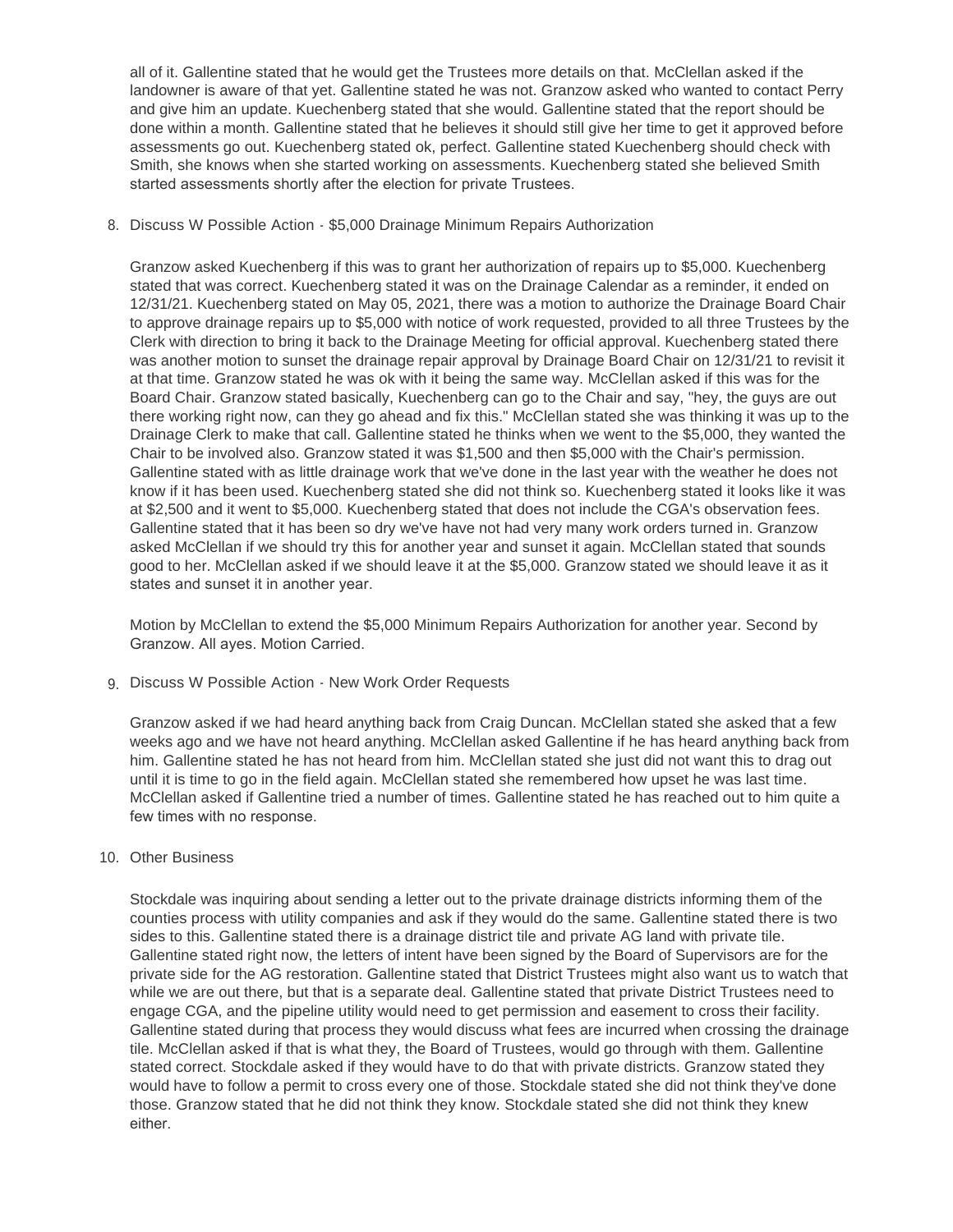McClellan asked if they were talking farmers private tile or district. Stockdale stated she was referring to district. Gallentine stated when it comes to the district level whether it is a supervisor or private landowner district the title is Trustee. Gallentine stated they have the same amount of authority. Gallentine stated the letter of intent has been signed so far by the Supervisors. Granzow asked if they would need a letter of intent to CGA as well to represent the drainage districts. Gallentine stated if they want. Gallentine stated we have an ongoing relationship as drainage district, he assumes it goes for the utility permit process. McClellan stated that they did not. Stockdale stated that she thought they've done if for some of them but not for Navigator. Gallentine stated they've done it for Navigator too. Granzow stated through the permitting process we already have CGA. Granzow stated but not every private Trustee has the permitting process we have so they would have to adopt that. Gallentine stated they do not. Gallentine stated the private Trustees need to be aware when any pipeline company wants permission to cross their district tile. Gallentine stated now is the time to talk to them and say, "ok you can do it, but we need x amount of dollars to cover us or whoever to go out and watch this to ensure that it gets done correctly." Stockdale asked if they would almost need a lawyer. Granzow stated that our policy is already drawn up, they can adopt the same one. Gallentine stated that the Supervisor District Trustees already a permit process. Gallentine stated he recommends looking at that. Stockdale asked if that was what she already had. Granzow stated that is what I asked Kuechenberg to hand you after the one meeting. Stockdale stated the one that you were just proposing. Kuechenberg stated that she gave Stockdale both the resolution and the current permit. Stockdale stated she thought she only got one of them. Kuechenberg stated that she thought she gave Stockdale both of them, if not she will get the other one after the meeting. Stockdale stated she got a permit application in there. Kuechenberg stated that our policy is attached to that. Stockdale asked ok, she'll take a look at it. Stockdale asked if each drainage district should have that. Granzow stated he would recommend it. Granzow stated they can adopt it; they would have to vote on it to adopt it. Granzow stated that they can hire Gallentine as their Drainage Engineer, or they can hire whoever they want. Stockdale asked how that worked if they hired Gallentine. Granzow stated their district would have to pay for it and then they can be reimbursed back by the pipeline as part of their permitting process. Gallentine stated that it didn't need to be them, it did not need to be an Engineer. Gallentine stated the Trustees do not have to have anyone out there watching it if they do not want it. Gallentine stated that he would not recommend it. Gallentine stated that you have a hundred-year-old system. Stockdale asked if Gallentine would be at the Navigator meeting next week. Stockdale asked if she could have him speak as she asks questions. Stockdale stated she thinks that everyone needs to hear this stuff. Gallentine stated he would answer questions as he is asked. Gallentine stated that he does not know where the pipelines are at but there is a lot of ground to cover by the both of them and a lot of easements to get acquired. Gallentine stated they also have to a lot of land to cross before they do anything. McClellan asked if these were supposed to be going on at the same time. Gallentine stated he did not know. Granzow stated as our Drainage Engineer, he would request that he represents our districts as to permitting processes. Gallentine stated that he was planning on it. Gallentine stated he has already talked to Summits attorney about that, he is aware of the permitting process. Stockdale asked if he is aware that he needs to go through the individual drainage districts. Gallentine stated Summit is, but he has not had the chance to speak with Navigator's attorney.

Granzow asked if there has been a lot of feedback how people were asking, he does not know if it was Summit or Navigator but they're not responding back. Gallentine stated they're big projects, there are a lot of moving parts. Granzow stated that was his answer, but the people still wanted him to be aware. Granzow stated they're not getting their questions answered when they're signing easements. Stockdale stated that was correct. Gallentine stated in summary, there are two facets to it: (1) the privately owned and maintained tile covered by the county Supervisors, and (2) district owned and maintained tile which is maintained by the Trustees. Stockdale stated or by the Supervisors. Gallentine stated "no", "the Trustees are either Supervisors or landowners." Stockdale stated ok. Gallentine stated right now in this meeting, these folks are not acting as Supervisors they're acting as District Trustees. Gallentine added, they switched hats during half time, and no one saw it. Stockdale stated that she tried to read it in the code. Gallentine stated that the code is jumbled. Stockdale stated she knew that once private took over that they had control. Granzow stated the following is a statement that they have: (1) pipeline easement 50 ft., (2) temporary easement of 50 ft., (3) crop damage all has a dollar value. Granzow stated that he finds two things interesting, it says that reconstruction may be wider than 50 ft. in certain areas in small print and their language relating to access easement. Granzow stated that an access easement is a free and unobstructed nonexclusive easement to-through-on-over-under-and across landowners. Granzow stated over the property of landowner and adjacent to the easement, the easement pipeline easement and access easement shall be permanent. Granzow stated the access easement is not defined. Granzow stated that if they're allowed to eminent domain it is like handing the keys over to the property because they're not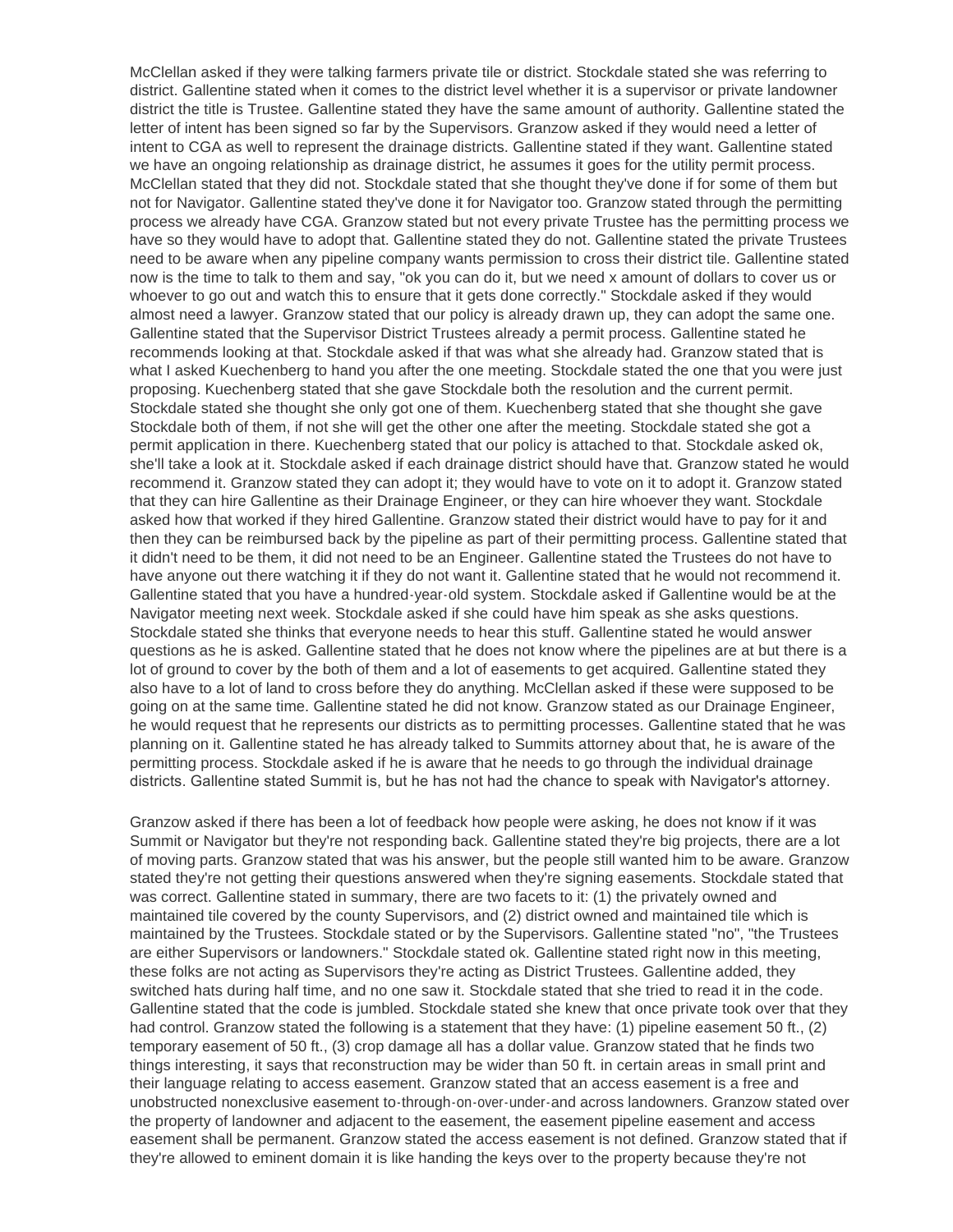paying for that part of the easement. Stockdale stated for her they're going to probably have to put a culvert in and build another road right next to their road. Stockdale stated in order for them to get to work they would have to build a place. Granzow stated that according to this, they can drive right through your field. Stockdale asked if it was any part of her field. Granzow stated if he read that right. Stockdale stated only if you sign the easement. Gallentine stated that was correct, only if the easement is signed. Granzow stated if you don't sign the easement, he wonders what eminent domain would allow. McClellan stated if they use eminent domain are they required to pay you like they do through the easement. Stockdale stated she thinks you negotiate if they go through eminent domain. Gallentine asked if the County Compensation Board is involved. Stockdale stated that's what she read. Granzow stated he heard two things: (1) it's county appointed, and (2) its state appointed. Gallentine stated he did not know. Gallentine stated he has never been involved in an eminent domain proceeding and he hopefully never will. Granzow stated so we have a Condemnation Board that consists of about 28 people, and they choose 7 of them out of that. Granzow stated then that board of realtors, farmers, and businesspeople sit together. Stockdale asked if they've looked at their list to see if they're all current. Granzow asked you mean if they're all alive. McClellan stated that they have a couple of vacancies. Stockdale stated that is what she thought. Granzow asked if he heard a volunteer. Granzow stated that there needs to be so many types of people and then they would choose from there. Granzow stated that he was also told that the stated appoints them. Granzow stated that maybe the state appoints off of our list. Granzow stated he never got clarity on that. Granzow stated, so those were some of the concerns if they're pulling eminent domain does that mean they get to do all of these other things too. Gallentine stated not that he would want them or have an opinion on whether they should be able to use eminent domain, but if they're crossing that big of length and with that many landowners, he does not know how they would get them all voluntary. Gallentine stated just off of the law of averages.

Stockdale stated just to make you guys aware, we have been talking to a lawyer. Stockdale stated if there was a rupture, did you guys know that the landowner could be held responsible. Stockdale stated all of the companies said they would take the blame, but this lawyer has dealt with a bunch of these where they turn the blame back on the farmer by telling them they caused it by crossing with their heavy equipment. Stockdale stated they will claim it is the landowner's fault. Stockdale stated she is checking with her insurance because many of them will not cover that. Stockdale stated because it is going through a conservation land and everything else, the landowner may be responsible. Gallentine stated that his simple rule of lawsuits is if there is a lawsuit everybody will get sued and they will hopefully get money out of anyone they can. McClellan stated the County has thick pockets, but the landowners do not, they don't want to lose their farm over it. Stockdale stated some of the insurance things say if it is a pollution type thing landowners will not be covered. Stockdale stated she is going in to talk to her insurance person. Gallentine stated that is the thing, if there is rupture you have pollution issues, death, and injuries. Stockdale stated her thought, even today was, if that pipeline goes through and we have a county tile that has water in the tile and that carbon meets that water, what happens? Stockdale stated it would explode. Gallentine stated he did not know it's been a long time since he has taken chemistry. Gallentine stated he thinks they will be operating at 1200 psi. Gallentine stated it is pretty high. Stockdale stated that it would reach 4 1/2 miles. Stockdale stated these were her main concerns. Stockdale stated thank you for listening. Gallentine stated he hopes he provided some clarity. Stockdale stated she has been doing a lot of research. McClellan stated the insurance thing is good to know. Stockdale stated for their own protection they are hiring a lawyer. Stockdale stated he has fought pipelines. McClellan asked if she could ask who. Stockdale stated it was Brian Jordy out of criminal law in Nebraska, she could ask if he could cover county. Granzow stated we have our own Drainage Lawyer. Gallentine stated it is good to know the players in the game. Stockdale asked if anyone knew that there was a fourth pipeline proposed. Gallentine stated he didn't know there was a third. Stockdale stated there is a third in southern Iowa. Stockdale stated the 4th one they just announced this week was ADM in Cedar Rapids going to Illinois. Gallentine stated that did not surprise him. Stockdale stated she thinks there is a natural gas one that goes through by her house too. Stockdale asked if it was the natural gas if you sign the easement, they can put up to five pipelines in that easement. Gallentine stated no, a lot of those older easements allow multiple pipelines that were allowed to go anywhere on the field. Gallentine stated people learned a lot from those types of things to watch out for that. Stockdale stated that she thinks in the lease at the meeting most of the of it would be 6- 8ft pipeline. Stockdale stated in the easement agreement they say it can be up to 24, they do not specify what you will have on your land. Gallentine stated most documents that are drafted are drafted in favor of the person who drafted them. Gallentine stated that it was not surprising. Stockdale stated they can sell it to any country, they have a lot of ties with China. Granzow asked if there were any other questions, he should probably wrap things up. Stockdale thanked everyone for their time. Granzow stated that we will get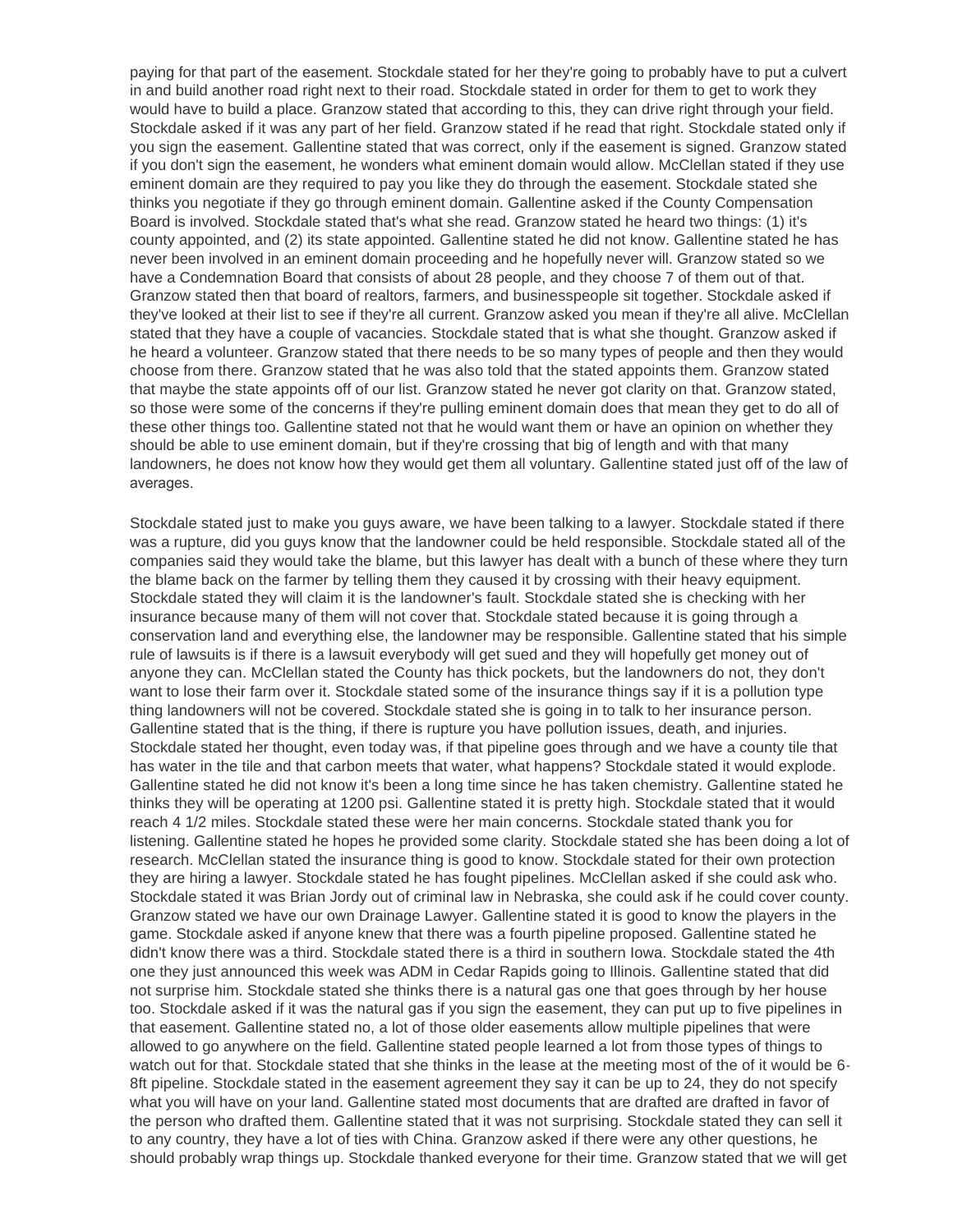letters sent to private Trustees. Stockdale stated their meetings were all on Saturday. Gallentine stated that was for elections. Kuechenberg stated that elections were on the 15th of January. McClellan asked when they brought in the results. Kuechenberg stated that they bring everything in on Tuesday the 18th. Granzow asked if Kuechenberg had the Trustee's emails. Kuechenberg stated she has 4 out of 16. Kuechenberg stated if she has their emails, she will send that information out. McClellan stated Kuechenberg could just email the ones she has and send cards to the others. Granzow stated and say for your information, if you would do that, please. Kuechenberg stated she talked with a few of them already. Kuechenberg stated they wanted to know what we had in place as far as policies go. Kuechenberg stated she sent them our current policy and the draft of Resolution, informing them that the County Drainage Lawyer was reviewing the Resolution. Granzow asked when the was last time Kuechenberg spoke with Mike Richards. Kuechenberg stated the last time she spoke with him was the 16th of December when he told her he would review the documents next. Stockdale asked if Mike Richards was the same one, she had spoken with. Granzow stated no, she spoke with the county attorney. Stockdale stated the county attorney did not know anything about the draft. Kuechenberg stated that he is not our Drainage Lawyer. Granzow stated our Lawyer is based out of Des Moines. Granzow asked Kuechenberg to send him an email asking for an update. Kuechenberg stated she would. Granzow stated he would like it ASAP. Granzow stated we're running out of time on this. Stockdale stated they were bringing things up with the legislature on eminent domain. McClellan asked to curb it or? Stockdale stated to put like a threshold of not using it for private enterprises. Granzow stated he thought they already had that. Granzow stated he thought eminent domain was only for public use. Gallentine stated public benefit. Stockdale stated it says public use. Stockdale stated if you look at the original it would say public use, benefit, or good. Stockdale stated it depends on the terminology of which one you use as to how they can prove they can use it. Gallentine stated it probably benefit vs ownership. Stockdale stated they're trying to put a threshold that you have to get as many people signed before you can use eminent domain. Granzow stated it is usually 80/20. Stockdale asked Granzow where he heard that from. Stockdale stated she keeps hearing that but does not know where to find the source. Granzow stated he has always heard it too. Stockdale stated that it is not in law. Gallentine stated you might want to look in case law. McClellan stated you might want to look at Iowa Falls case for annexation. Gallentine stated there may have been a court case that ruled that. Stockdale stated she would love if it was 80/20. Stockdale stated she wondered if it was different for cities if they use a different percent. McClellan stated that it could be, it's a totally different use. Granzow stated he has just heard it off and on throughout the years. Stockdale stated she wonders if the city is aware of everything going on because they own some land down by HWY 20 where the Navigator goes through. Gallentine stated they will be contacted like every other landowner. Stockdale stated that is where they want to annex on, isn't it? Granzow stated they have things underground all over. Granzow stated that it is just another utility farm. Granzow stated that he cannot answer what they will do. Stockdale stated she did have the answer as to why they never go around roads and ditches. Granzow stated in case they ever wanted to widen the road. Stockdale stated that and if they need a bigger space to go in and it's bigger than what the right of way is. Granzow stated they do not want it near there in case they need to expand to a three lane. Stockdale thanked the Trustees for their time. Granzow stated that he did not help much. Stockdale stated that all of her questions have been answered. Granzow stated that he's glad. Granzow stated that hopefully we helped clarify so that when Stockdale talks to the utility companies she knows a little bit more. Stockdale stated that she thought other counties need to be aware of that because there are other counties that have the private drainage districts too, right? Granzow stated that the Resolution came from them. Stockdale stated she meant as far as hiring someone to oversee it. Kuechenberg stated that they all have their own Drainage Engineers. Stockdale asked if the other one was ISG. Granzow stated he is not sure, we like working with the one we know. Stockdale stated she was glad that they work with CGA because ISG was the one they had for the Dakota Access Pipeline. Stockdale stated he was in it for the money. Gallentine stated that Granzow liked to call him up on his cell phone with Drainage questions. Granzow stated but his interest is also in the Drainage Districts, he is also a Drainage Engineer. Granzow stated if you protect one, you protect the other.

Kuechenberg stated she had an employee of Joel Steiner's stop in and ask about our contractor policy. Kuechenberg stated Custom Fencing does minimal to large tile repairs, but they are interested in working with the county. Kuechenberg stated she gave him her card and our contractor policy and kind of explained it a little bit. Granzow asked if they sent in their insurance yet. Kuechenberg stated she has not received that yet. Gallentine stated that was the biggest thing that kills everybody is the insurance requirements. Gallentine stated even if they have insurance, they do not have workers comp. Gallentine stated we welcome all contractors, the more the merrier. Gallentine stated right now we do not have a huge amount. Granzow stated to have them fill out the paperwork and thank them for their interest. Granzow stated once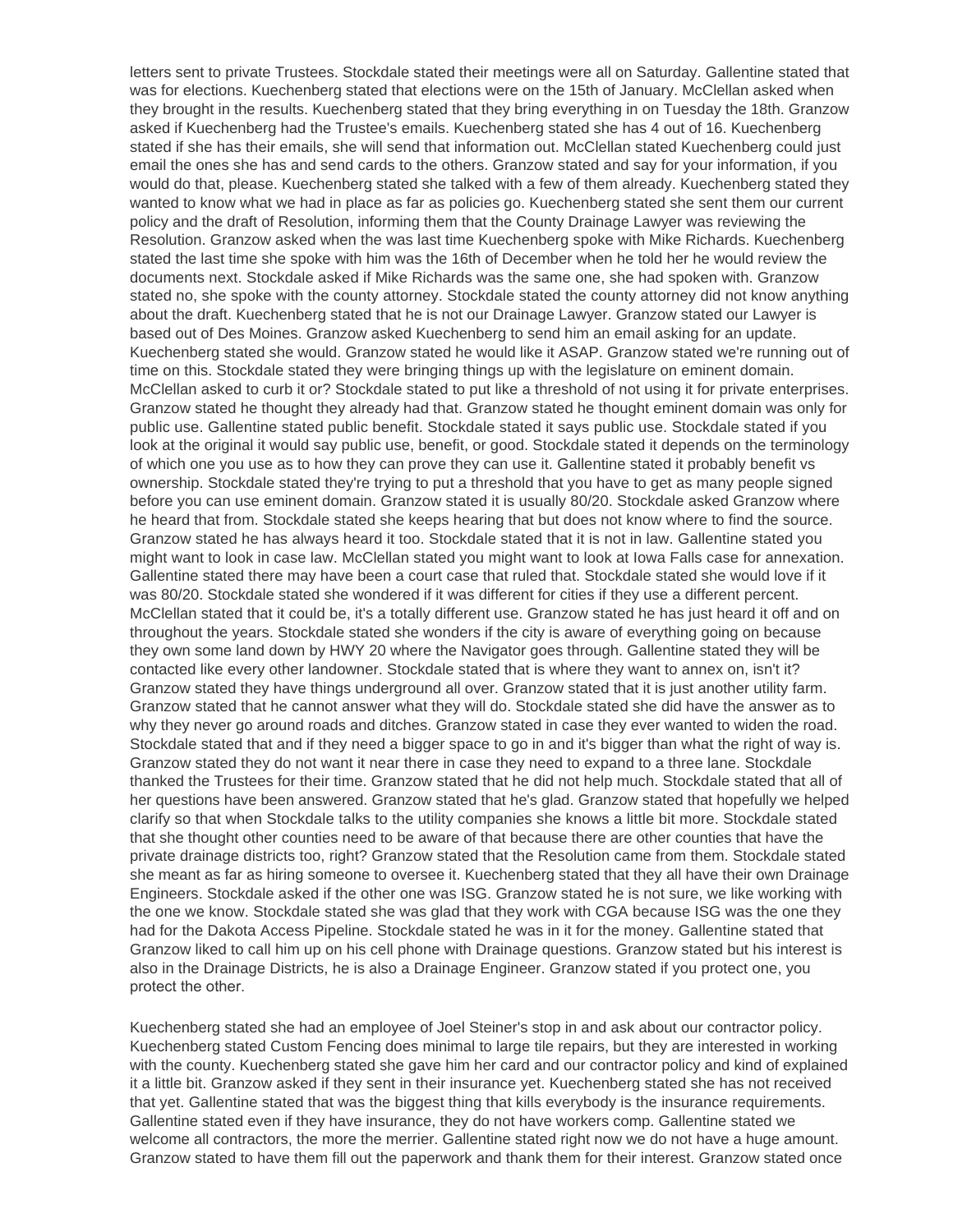the paperwork is done, we'll be in touch and add them in our lottery. Kuechenberg stated she kind of explained what the lottery was to the best of her knowledge. Granzow stated when we go through lottery either Gallentine or Kuechenberg would call the contractor next in line, Adam Seward is the only one doing work right now, if the contractor in line cannot make it happen then we would go down the list and call the next one. Granzow stated you would just keep rotating through the lottery, so Williams, McDowell, Seward, Handsacker, Gehrke. Gallentine stated the problem is, the last time he talked to McDowell he said he was too busy and Gehrke stated, "if we find someone who can do that work, he has four pages of work that they cannot fill, please let me know who they are." Gallentine stated no I'm not telling you because I need them. Granzow stated so the contractors always get moved up a channel each time we make a phone call. Gallentine stated if a project is larger like DD 121 sometimes, we would ask those contractors for pricing. Gallentine stated a lot of that small stuff goes through the lottery. Granzow stated make sure you tell him that, so he does not get scared. Granzow stated if he would like to reach out to other counties, I know they have the same issue finding contractors that meet the insurance requirements. Gallentine stated that is correct. Granzow stated Franklin County is having that issue, he knows for sure. Gallentine stated he knows that 5-10,000 is a lot of money to spend but for contractors there is a lot bigger and better projects to do. Gallentine stated one contractor told him that he likes doing those repairs, but the problem is if it takes him four hours, he still has to pay those guys for the other four hours, they would rather send them on a project where they know it would take them the full 8 hours.

McClellan stated she wonders if Gallentine should call Eric, Craig Duncan's son, maybe something happened to him. Gallentine stated he would try Craig again if they do not have a problem with it. Kuechenberg asked if they wanted her to try calling Craig. McClellan stated she did not know; she did not want it getting into spring and have the same conversations that we had last time. Granzow stated he was going to call Eric right now at the meeting. Eric answered the phone. Granzow stated that we're calling because we have been trying to reach his father about a drainage project he contacted us about. Granzow asked if there was a reason that he was not answering. Eric stated that he does not know, he is home. Granzow stated that we have been calling him all fall. Gallentine stated he left him a couple of messages. Eric stated that his dad might not be responding because the last time he heard he's had enough of it because we were giving him the runaround. Eric stated that he was probably going to do it himself. Granzow stated we told him we were going to do the repair when the crops were out. Granzow stated he never contacted us, so we tried contacting him with no response from him yet. Eric stated the last time he talked to his dad about it his dad informed him that the Trustees told him to fix it on his own. Granzow and McClellan stated they never said that. Granzow stated he did not want us out there when the crops were in the field. Eric stated that was right. Eric stated he would give him a call and let him know that we called. Granzow stated this was more of a concern call because we were unable to get a hold of him. Eric stated he would call him and have him call us. Granzow stated ok. Granzow stated we probably would have had that project wrapped up this fall. Granzow stated he hates to put him in the middle, but they were concerned when they have not heard back from his father. McClellan and Granzow thanked Eric for his time. Gallentine stated it sounds like it is already fixed. McClellan stated she thinks he is right. Kuechenberg asked what district this was for. Gallentine stated he did not remember; it is an open work order. Kuechenberg stated she would look it up and make a note in there. Granzow stated he bets it is not fixed. McClellan stated, you don't think so. Granzow stated he did not. Granzow stated he thinks Craig is just upset with us. Gallentine stated he distinctly remembers he told us he would call us when the crops were out because he wanted us out there the next day. Gallentine stated he told him he could not guarantee when he can get a contractor out there, especially within one day. Gallentine stated he told Craig we would do the best we can. Granzow stated so he took that as I will just do it myself. Granzow stated and we have to discover because we do not think the problem is in the field. Granzow stated well, he thought it was in the road and we thought it was somewhere in the field.

DD 56- Gallentine stated DD 56 with Gehrke, they are going to have a preconstruction meeting next week. Gallentine asked the Trustees if they would like to participate in that. McClellan asked what that one was. Gallentine stated that was the one where we are putting in the deep tile. Gallentine stated the meeting is talking about when they will get paid and what their schedule will be. Gallentine stated it is more of an execution of the project meeting than anything. Granzow stated he did not think we need to be involved in that. Granzow stated I know they think we are the project managers, but this has nothing to do with the management side of it. Gallentine stated it sounds like Gehrke is hoping to start in February. Granzow stated he would like to hear more about that once they get it all figured out. Gallentine stated he would let the Trustees know once he gets an exact date. Gallentine stated the pipe manufacturer is having trouble getting steal. Granzow stated they did say it wouldn't be until spring anyways. Gallentine stated Jeremy is